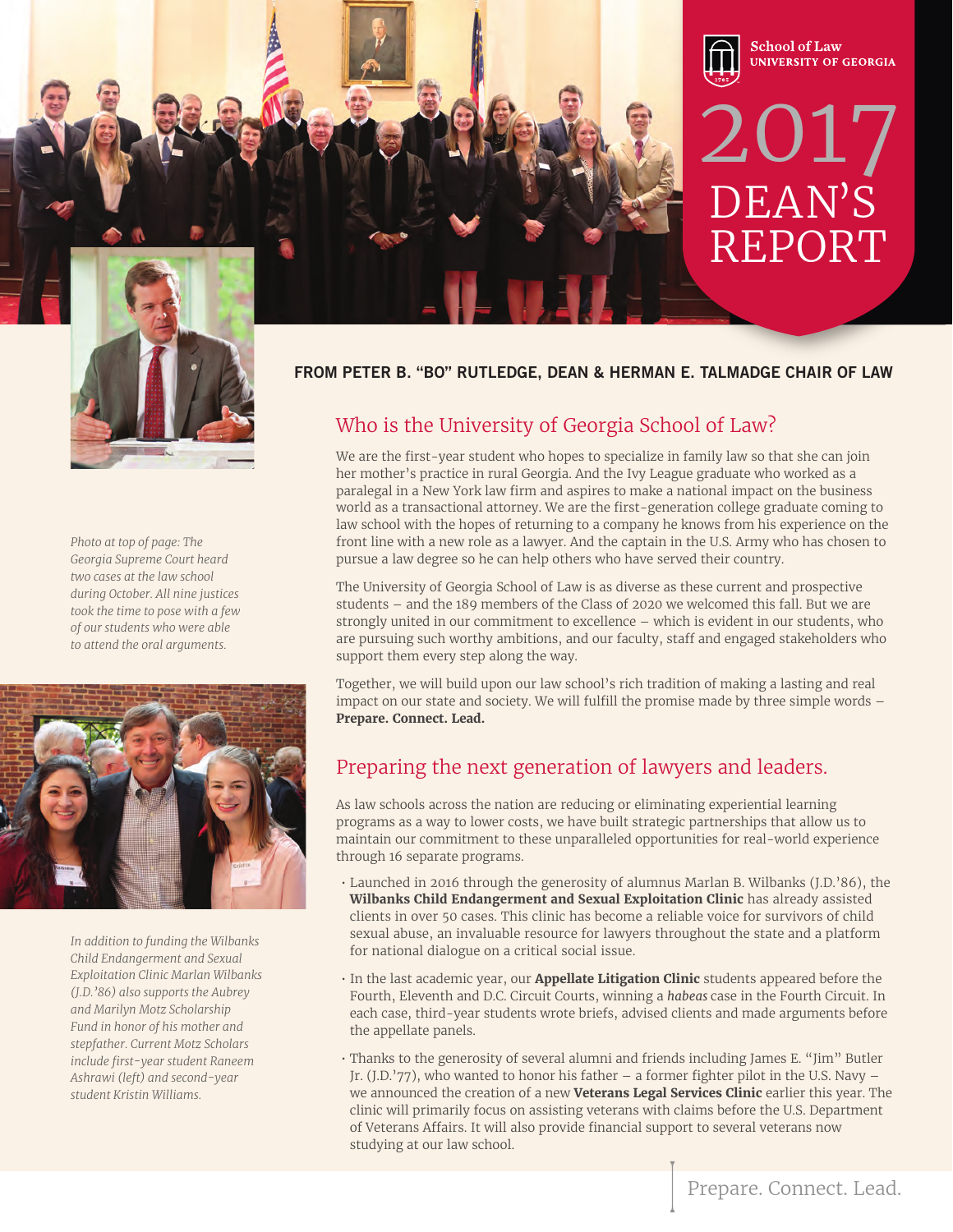• Assistant Professor **Nathan S. Chapman** was honored as the recipient of the inaugural Harold Berman Prize, which was presented by the Association of American Law Schools Section on Law and Religion to recognize untenured scholars on the tenure track for excellent scholarship.

We welcomed two new members to our faculty this fall  $-$ Hosch Professor **Christopher M. Bruner** who is teaching a variety of business law courses including an exciting new corporate skills course titled "Deals" and Assistant Professor **Sandra G. "Sandy" Mayson** whose areas of expertise are criminal law and criminal justice reform. We are also pleased to recognize the promotion of **Kathleen A. "Kate" Doty** to director of the Dean Rusk International Law Center.

### Connecting students, scholarships and stakeholders.

Our commitment to student success goes far beyond the classroom. Part of that is providing opportunities to connect students with legal leaders, friends and other key stakeholders who support our mission.

In its second year, the law school's **Mentorship Program** is making an undeniable impact by connecting entering students to a four-person mentorship team, including a graduate or professional mentor. As they begin to navigate the challenging experience of law school, our students have a network they can rely upon – one that knows firsthand just how difficult law school can be. For example, one mentor took his mentee to the theater to celebrate their birthdays and the securing of an internship. And this year's Homecoming saw countless pairs of mentors and mentees enjoying barbecue and the UGA football game. It has been amazing to see the relationships that have developed – some of which may even result in jobs upon graduation.

Another way we continue to build connections is through the student scholarships made possible by donors who are not only investing in the law school but in the future of the legal profession.

- This summer, I accompanied three **Alston Distinguished Law Fellows** to Washington, D.C., where they visited with graduates, attended a session of the U.S. Supreme Court and enjoyed a private meeting with Justice Clarence Thomas. This program has grown with the addition of a **Russell Distinguished Law Fellowship**, which was created by the Richard B. Russell Foundation Board to support an academically talented student from rural Georgia who plans to pursue a career in public service.
- The new **Edenfield Scholarship**, presented in memory of Judge B. Avant Edenfield (J.D.'58), recognizes students who are the first in their family to attend college or have a demonstrated connection with the Savannah/Statesboro area. The inaugural scholarship has been awarded to Gracie G. Shepherd, a third-year student who plans to join a firm in Savannah following graduation.

• Roughly 15 percent of each entering class are first-generation college graduates, and the **Pin Point Scholarship**, the **Parker Multiplier Scholarship** and the **Stacey Godfrey Evans Scholarship** help these students achieve their dreams of becoming lawyers. The inaugural recipients have already enjoyed great success in the law school's advocacy program, and one of them, who recently passed

the bar, is already on his way to a successful career.

• Graduates and friends including **Kathelen V. Amos (J.D.'82), James R. "Jim" Borders (J.D.'88), B. Lynn Chastain (J.D.'84), Michael L. Goldberg (J.D.'97), Kay and John R. Parker Jr., Phaedra Parks (J.D.'98), William P. "Billy" Payne (J.D.'73), Robert J. "Bobby" Soper (J.D.'97), Aravinth I. "Siva" (LL.M.'88) and** 

**Shiyami M. (LL.M.'89) Subramaniam** and **Susan C. Waltman** as well as the law firm **Blasingame, Burch, Garrard, & Ashley, P.C.,** have all recently created or contributed to scholarships that are affording our students the opportunity to realize their goals of attending law school and eventually launching their own successful careers.

### Producing leaders who are making an impact.

Our law school enjoys a rich tradition of graduates who have gone on to be leaders in business, the nonprofit sector, government and their communities. A few highlights include:

- **Tamika R. Montgomery-Reeves (J.D.'06)**, now vice chancellor on the Delaware Court of Chancery, arguably the most important business court in the country. Taught and mentored by Sibley Professor in Corporate and Business Law Larry D. Thompson during her time in law school, she is now a mentor herself to a current thirdyear student who she has also hired as an extern.
- Jurists from Georgia's Western Judicial Circuit including **Regina M. Quick (J.D.'87), Robin K. Shearer (J.D.'87), Ethelyn N. Simpson (J.D.'90)** and **Susan P. Tate (J.D.'75)**. These alumnae and others visited the law school this fall as part of our Georgia Women in Law Lead

#### Our **nationally recognized advocacy program** continues

to enjoy incredible success while preparing students for any setting that requires effective communication or negotiation skills. Teams recently won the Billings, Exum & Frye National Moot Court Competition and took second place at the national Emory Civil Rights and Liberties Moot Court Competition. Our students are also preparing for the National Moot Court championship after finishing as finalists (and best oralist) in the regional competition.

Of course, inherent in first-rate preparation is our ability to attract and retain world-class legal scholars. The men and women who teach our students today are true legal leaders whose accomplishments outside the classroom include dialogues with national policymakers, publications in flagship law journals, speaking invitations at prestigious universities and appearances in national and international media outlets. To share only a few examples:

- Hosch Associate Professor **Mehrsa Baradaran**, who received national acclaim for her 2015 book *How the Other Half Banks*, released a new book this fall titled *The Color of Money: Black Banking and the Racial Wealth Gap*, which will continue to shape debate about the future of the American banking system.
- **Diane Marie Amann**, who holds the Woodruff Chair in International Law, received prestigious research appointments at the University of Southern California Shoah Foundation's Center for Advanced Genocide Research and the University of Oxford.
- Brumby Distinguished Professor in First Amendment Law **Sonja R. West** received the 2017 Association for Education in Journalism and Mass Communication Stonecipher Award, which recognizes the best media law and policy article published during the previous year.

initiative that celebrates the achievement of women in law, business and public service.

• Our inaugural Edenfield Jurist in Residence **Lisa Godbey Wood (J.D.'90)**, who is a judge for the U.S. District Court for the Southern District of Georgia. Of special note, this program has also welcomed David B. Sentelle, senior judge of the U.S. Court of Appeals for the District of Columbia Circuit, to the classroom. We are excited to announce Bernice B. Donald of the U.S. Court of Appeals for the Sixth Circuit will hold this position this coming spring.

As our students look to the future, many have set their sights on leadership through public service. We were proud to award a record number of **public interest fellowship grants** that afforded 36 students the opportunity to spend the summer of 2017 in seven states plus the District of Columbia as well as three foreign countries. Work placements included nonprofit and nongovernmental organizations; local, state and federal government agencies; state and federal prosecutor's offices and criminal defense practices.

# Prepare. Connect. Lead.



*Third-year students Maggie Sparks (left), Lauren Lutton (center) and Taryn Winston finished as finalists in the Region 5 contest of the National Moot Court Competition, qualifying for the national championship tier of the tournament to be held next year.*



*Greenaway.*



*Dan and Kathelen (J.D.'82) Amos with third-year student Marcol Harvey (center).*



*Delaware Court of Chancery Vice Chancellor Tamika Montgomery-Reeves (J.D.'06) taught at the law school earlier this fall. She is pictured with Dean Bo Rutledge (left), Sibley Professor Larry Thompson (left center), Hosch Professor Emeritus Tom Eaton and Associate Dean Usha Rodrigues (right).*



*Dale Hughes (J.D.'86) (left) with the Hughes-Green Family Scholar, second-year student Gary McGinty.*